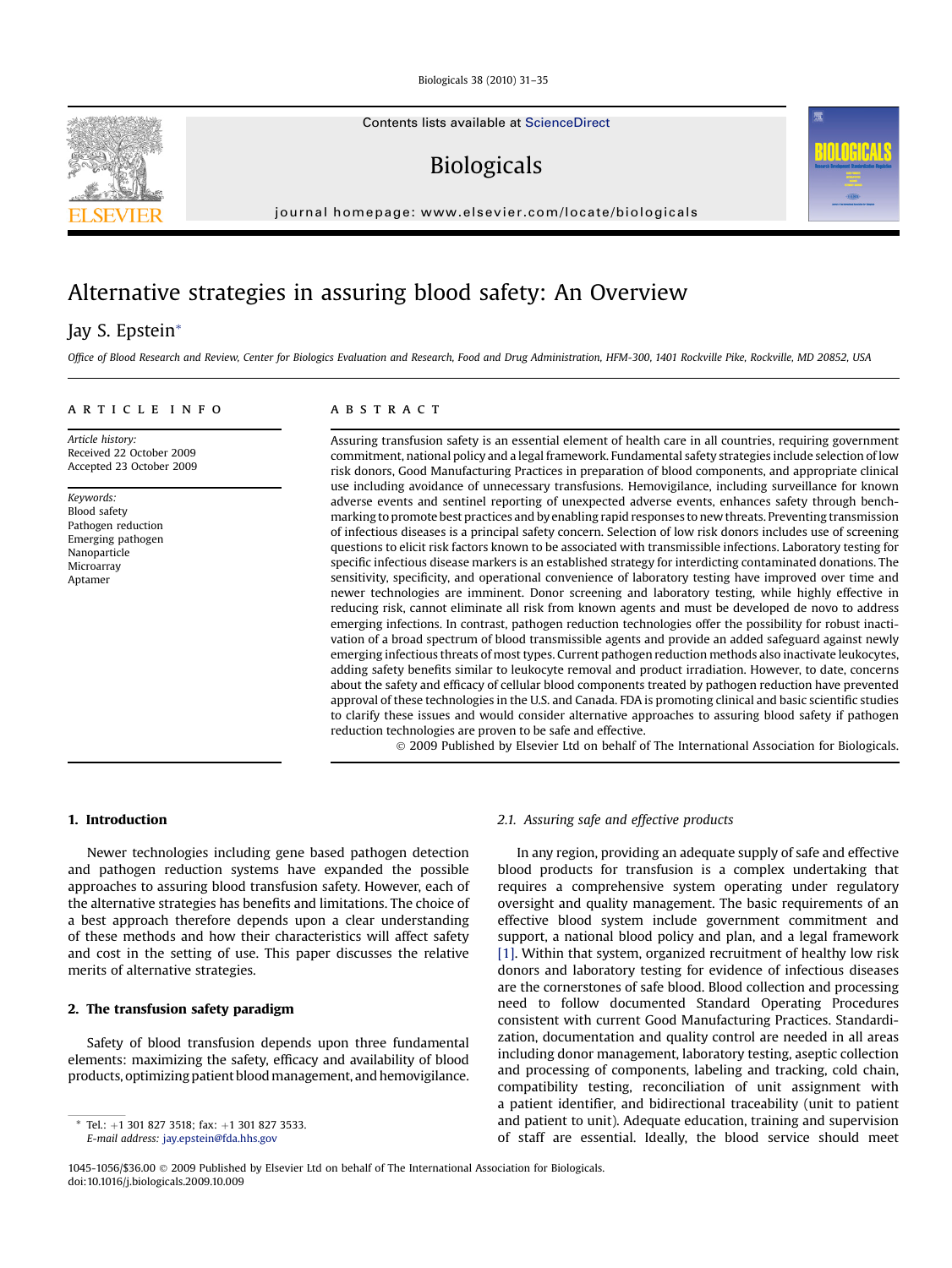standards for external accreditation and the quality assurance program should include external audits.

Selection of healthy low risk donors is accomplished by use of donor deferral criteria. These criteria are based on medical, behavioral and geographical factors that are epidemiologically associated with transfusion transmissible diseases and are amenable to accurate history taking in the donor setting. This safety strategy reduces collection of infectious units that otherwise would enter the quarantine inventory and might be released due to false negative tests or by release error. Since donor deferral precedes any phlebotomy, the strategy also serves to protect blood center staff against possible infectious exposures. Additionally, donor deferral conserves resources by averting collection of units that must later be discarded as a result of positive laboratory tests.

#### 2.2. Patient blood management

Transfusion carries risk even with the safest possible products. This observation leads to the concept of protecting patients by avoiding unnecessary transfusions. While simple in concept, this approach requires very sophisticated clinical management. Evidence-based ''transfusion triggers'' are difficult to define and vary with the clinical situation. Hence, optimal patient management lies in exercise of medical judgment with avoidance of transfusion as an automatic default. For example, some patients can be managed with colloid and crystalloid to correct hypovolemia when physiological tolerance of anemia is expected. Avoidance of transfusion also can be achieved by preventive recognition and treatment of conditions likely to result in a need for blood. Examples include pre-operative correction of anemia and coagulopathy. In the operative setting, blood loss can be minimized in a number of ways including blood sparing surgery, intra-operative and post-operative blood cell salvage and normovolemic hemodilution. Pre-operative autologous donation can reduce or avoid allogeneic blood exposures.

#### 2.3. Hemovigilance

A third element of transfusion safety is hemovigilance, which consists of organized prospective monitoring and reporting of the outcome of transfusions (and other hemotherapies). Conceptually, hemovigilance can be divided into two activities, namely surveillance and sentinel monitoring. Surveillance is the comprehensive reporting of known adverse events and reactions under a framework of fixed definitions. Combined with denominator data on the overall number of transfusions, surveillance reporting permits the monitoring of trends and the detection of geographical and temporal clusters. These data permit recognition of system deficiencies, local benchmarking against best practices and meaningful assessment of the outcome of interventions. In contrast, sentinel monitoring is the detection and reporting of unexpected adverse events and reactions. Sentinel hemovigilance facilitates the identification of new threats and enables rapid system level responses. The use of standardized terminology, such as for case definitions, imputability and severity, improves data quality and allows data from different sources to be aggregated or compared. Although it is not operationally a part of blood collection and use, hemovigilance plays a critical role in the assessment and progressive improvement of the blood system. For this reason, it needs to be regarded as an essential function.

## 3. Effectiveness of the conventional blood safety strategy

Donor selection, laboratory testing for infectious diseases and aseptic processing and storage constitute the conventional approach to maximizing blood product safety. In the U.S. and other countries, these methods, which include nucleic acid testing for HIV and HCV, have lowered the major risks from viral infections to levels that cannot be measured directly. In the U.S., current risks have been estimated at 1 in 1.5–1.8 million per unit for HIV and HCV, and 1 in 174,000–269,000 for HBV [\[2\].](#page-4-0) In contrast, the risk of bacterial contamination of platelets is less well controlled. The American National Red Cross reported for the period of 2004–2006 that the rate of clinical sepsis ranged between 1:41,000 and 1:193,000 with a fatality rate of approximately 1:500,000 despite interventions including screening with bacterial cultures [\[3\].](#page-4-0)

#### 3.1. Value of donor questioning

Donor selection by the use of questionnaires is intended both to protect the health of the donor and to lower the risk of collecting an infectious unit. Deferral of candidate donors based on risk factors for transmissible infections prevents the collection of contaminated units that might otherwise be released from inventory through error. Additionally, risk factor screening compliments laboratory testing by avoiding collections in the ''window period'' of recent infection when laboratory tests may be negative and serve as an added precaution against procedural failures that can result in falsely negative tests. In urgent situations, where testing and/or pathogen reduction are infeasible, donor selection criteria may be the only safeguard. The same is true for controlling the risk of variant Creutzfeldt–Jakob disease since no screening tests currently exist. Donor selection criteria sometimes have surrogate value. For example, for donors in a non-endemic area, deferral based on a history of malaria exposure in an endemic area might prevent transfusion risk from an emerging disease in the malaria endemic area.

Compared with laboratory testing, donor screening by the use of questionnaires suffers serious limitations of sensitivity and specificity. Low specificity is especially problematic because it can result in a significant loss of healthy donors and can undermine public confidence in the blood system. Also, validation of donor questions is often lacking. Few validation studies of donor questions have been done mainly due to the difficulty in performing adequately powered studies in deferred donors. Recently, investigators at the American National Red Cross demonstrated a strong correlation of admitted risk factors for hepatitis with markers of hepatitis infection in deferred donors. However, they were unable to demonstrate a comparable association of infectious disease markers with donor responses to other risk questions. It is unresolved whether the absence of a demonstrated association was due to lack of value of the other questions or due to the limited study size [\[4\].](#page-4-0) This problem is aggravated by the fact that donor questions often are introduced without objective validation. While empirical use of donor questions may be a prudent response to an emerging threat, their use can remain unexamined scientifically even after effective testing is introduced.

#### 3.2. Value of donor testing

Laboratory testing for markers of infectious diseases has profoundly improved blood safety in recent decades. Donor testing can be highly cost-effective, though this depends on the prevalence of infections in donors, the performance characteristics of the tests and their costs. Additionally, testing contributes to individual and public health through the notification of infections in donors, permitting donor education, treatment and the exercise of preventive measures against secondary spread. Also, when linked to demographics, marker rate data obtained through testing provide epidemiological information that can be used to identify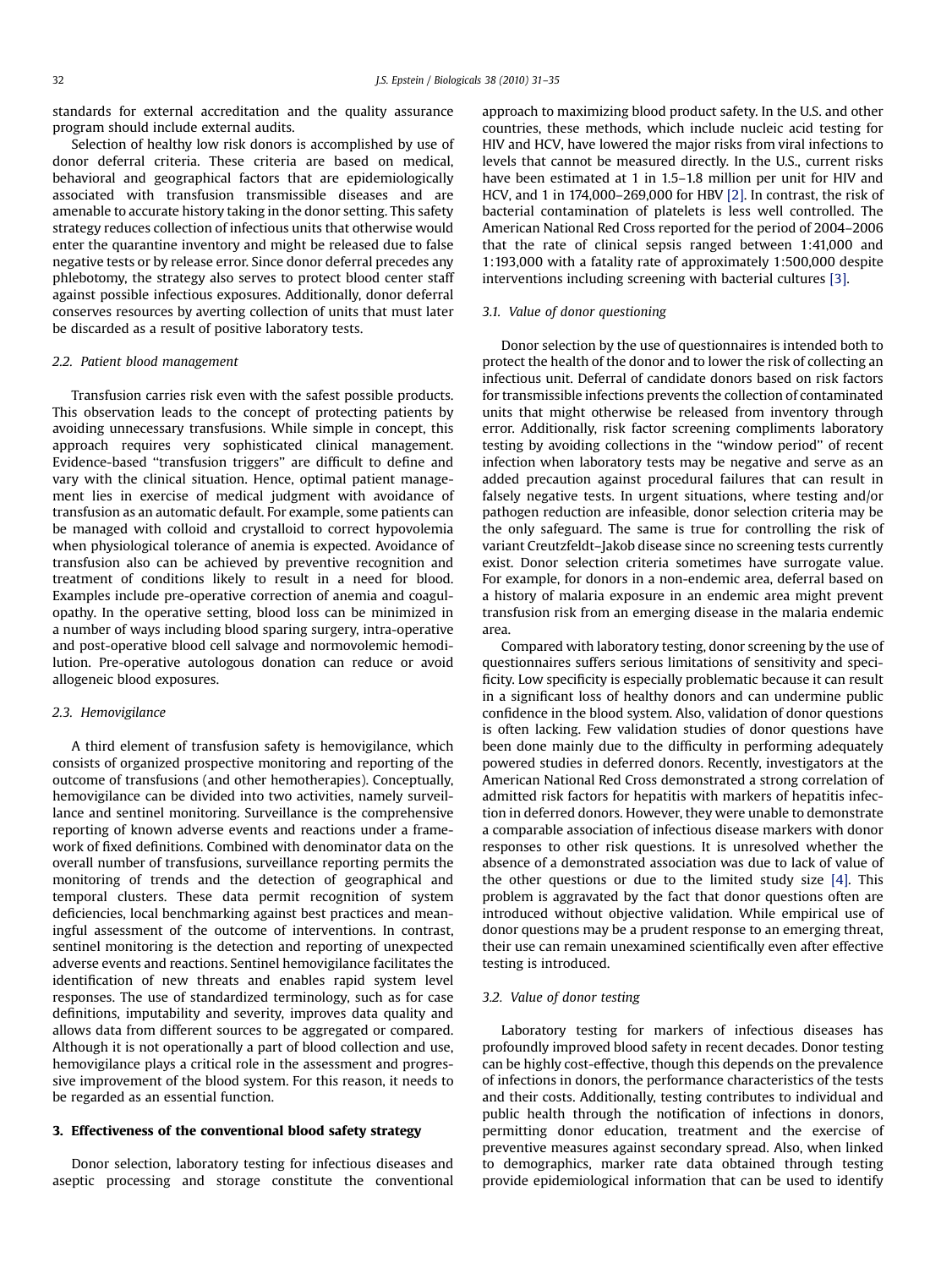the sources of risk as well as the safest donors. Such information can be used in routine public health surveillance, such as for prevalence of syphilis and HIV in the population, and at times to monitor epidemics, as has been the case in the U.S. outbreak of West Nile Virus.

A comparison of marker rates for transfusion transmitted infections in the general population with rates in first time and repeat donors provides an estimate of the effectiveness of donor deferral criteria and laboratory testing. Representative data available in the U.S. are shown in Table 1. It can be seen that first time donors have on average a marker prevalence that is 75–97% lower than that in the general population, confirming the effectiveness of donor deferrals based on risk factors. A further reduction of marker rates of about 10 to 50-fold comparing repeat donors to first time donors demonstrates the value of testing. As infected persons are barred from future donations, the prevalence of infections in repeat donors is markedly reduced. Incidence of new infections in repeat donors may or may not be lower than in first time donors, though lower incidence is likely due to the fact that repeat donors are persons already selected through prior questioning for the absence of risk factors.

#### 4. Advancements in donor testing technology

Major advancements have taken place recently in the technologies that assure blood product safety. In particular, innovations in laboratory testing for infectious disease agents using nanoparticlebased assays may permit more rapid and less operationally complex testing compared with nucleic acid amplification, but with comparable sensitivity and specificity. Also, test methods using microarrays now permit a broader range for concurrent detection of multiple agents of concern than is possible with conventional immunoassays or nucleic acid amplification. A review of these newer technologies is beyond the scope of this paper. However, a few examples may serve to illustrate the potential of some of these methods.

#### 4.1. Nanoparticle and microarray-based assays

Particles in the size range of 100 nm or less, called nanoparticles, can now be engineered to contain ligand-specific binding sites and a variety of mechanisms for capture, sorting and differential signal readout [\[9\].](#page-4-0) They can be designed for antibody, antigen or gene sequence detection. Nanoparticle-based assays generally are rapid, exhibiting liquid phase rather than solid/liquid phase type kinetics for comparable chemical interactions. Also, it is possible to mix nanoparticles with diverse detection specificities, each of which exhibits a different readout signal such as light emission at a distinct wavelength, to obtain concurrent detection of multiple analytes in a single ''multiplex'' assay. Because of the enormous surface area achieved with very small particles, and the added potential for signal amplification by a variety of techniques, assays based on nanoparticles can achieve sensitivities on the order of 100-fold greater than ELISA, often comparable to nucleic acid amplification methods.

Microarrays are assays in which multiple ligands are displayed as an array on a solid phase such as a glass slide, which is later

#### Table 1

Laboratory markers for transfusion transmitted diseases (percent positive) in U.S. blood donors compared with the general U.S. population.

|          | General<br>population | First time<br>donors | Repeat donors          |
|----------|-----------------------|----------------------|------------------------|
| Anti-HIV | $0.36$ [7]            | $0.011$ [5]          | $0.001$ [5]            |
| HBsAg    | $0.3 - 0.5$ [6]       | $0.074$ [5]          | $0.002$ [5]            |
| Anti-HCV | 1.6 [8]               | $0.287$ [5]          | $0.006$ <sup>[5]</sup> |

incubated with a test sample [\[10\].](#page-4-0) They can be designed for antibody, antigen or nucleic acid detection. For example, microarray assays for gene sequence detection involve printing of ''capture'' gene sequences at predetermined positions on the solid phase. Exposure to a test sample of nucleic acids results in the simultaneous annealing of ''target'' gene sequences to the capture sequences on the solid phase. Labeled ''detector'' sequences can then provide both signal amplification as well as readout. Identification of the detected target gene sequences is obtained by noting the position of the positive signals on the pre-structured array.

Although microarrays do not have the advantages of liquid kinetics and the requirement for a solid phase presently prevents high throughput designs, they have the potential for simultaneous detection of thousands of analytes. In theory, this property should permit concurrent screening and confirmation of essentially all known transfusion transmitted pathogens by a single test on a blood sample. However, the optimal conditions for amplification and binding of different target sequences may differ enough to limit the ''multiplex'' capacity of a single microarray assay.

Microarray and nanoparticle methods can be combined in the same system, providing a ''multiplex'' assay that is both highly sensitive and specific. An example is shown in [Fig. 1.](#page-3-0) In this ''proof of concept'' experiment, the limit of detection of a genomic microarray assay (each spot specific for a different viral gene fragment) was 150 copies of purified West Nile Virus RNA. In comparison, the sensitivity of an in-house RT-PCR assay was 30 copies.

#### 4.2. Aptamer technology

Aptamers are small self-folded sequences of nucleic acids that can be generated by combinatorial methods and then selected for extremely high affinity to bind to a given ligand [\[11\]](#page-4-0). Selected aptamers with high affinity for target regions of a pathogen can be used to capture and isolate the pathogen, e.g. by use of aptamer coated magnetic beads. The protein antigens or nucleic acids, which have been concentrated by affinity to the aptamers, can be subjected to a direct detection assay. Captured nucleic acid targets can be further amplified, such as by use of PCR on eluted DNA. Aptamer technology may be of particular value to enhance the sensitivity for direct detection of parasites in donor blood samples. In an asymptomatic donor, the level of parasitemia is often so low that the chance to obtain a parasite in a test sample of practical size for an antigen or nucleic acid assay precludes the use of an otherwise sensitive assay. Concentration of a large volume test sample with high affinity aptamers might overcome this limitation. Aptamers also can be bound to filters to remove pathogens by filtration of a unit of blood. This technology may be especially useful for removal of prions since detection assays are not available.

#### 5. Pathogen reduction technologies

Pathogen reduction technologies are methods that expose whole blood or separated blood components to chemicals, often in combination with UV light, that interact with nucleic acids to result in irreversible strand breakage and/or strand linkage [\[12\]](#page-4-0). The specific technologies are not described in this paper. In principle, since red blood cells, platelets, and obviously plasma do not require intact nucleic acids to function as transfusion products, the effect of these exposures is selective inactivation of pathogens with conservation of the blood product. However, some damage to cells and proteins can occur. Leukocytes in the blood product usually are inactivated, but this can be beneficial in reducing leukocyte related toxicities of transfusion including febrile nonhemolytic reactions, alloimmunization and graft versus host disease [\[13\]](#page-4-0).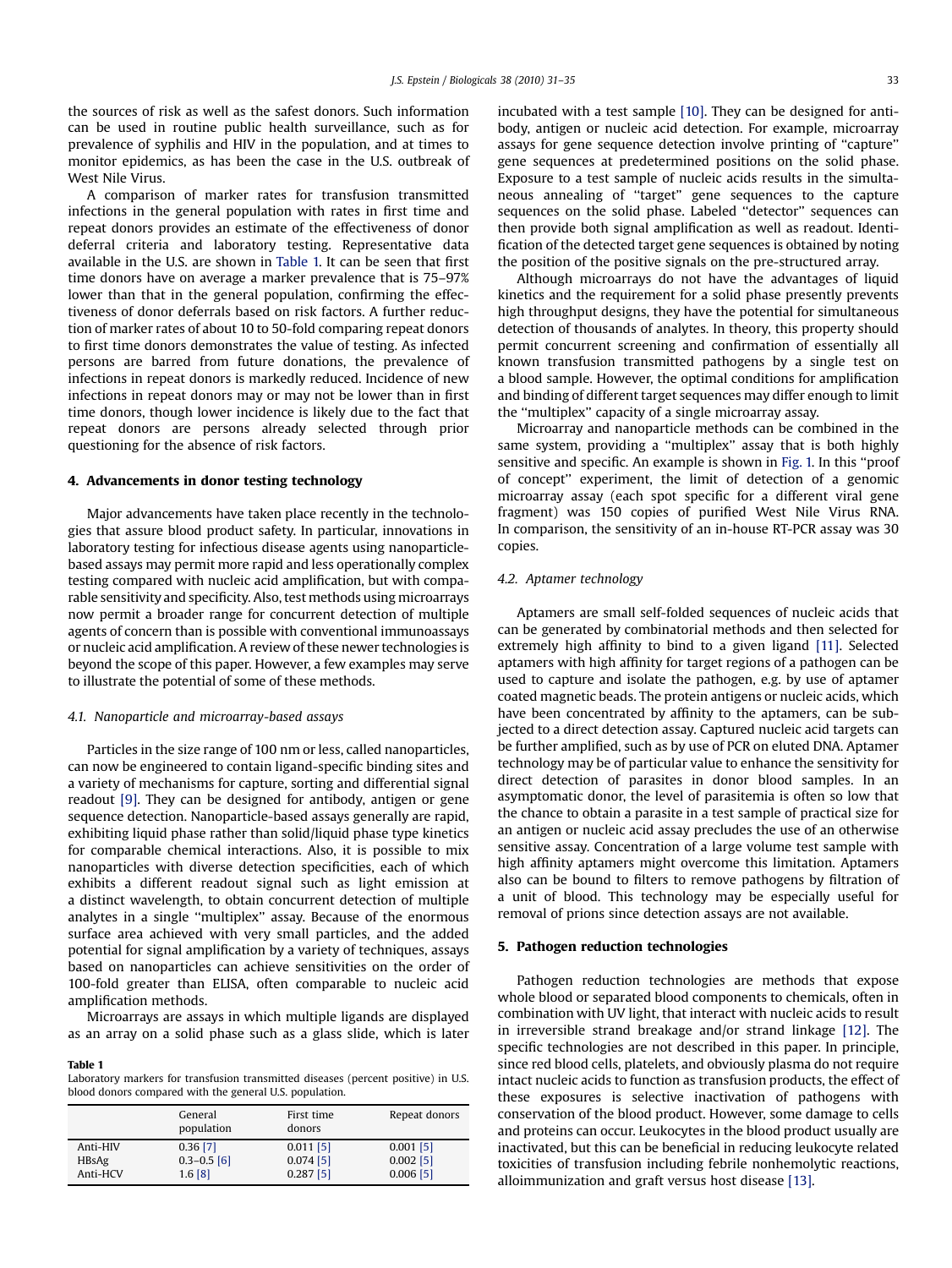<span id="page-3-0"></span>

AG1292: WNV plasmid used to calibrate copy numbers A: Serial dilutions of WNV RNA detected by microarray B: Serial dilutions of WNV RNA detected by PCR

Fig. 1. Relative sensitivity of a prototype nanoparticle based microassay for WNV was compared with RT-PCR by serial dilutions of purified WNV genomic RNA. End-point detection by nanoparticle microarray was 150 copies (A), compared with end-point detection by RT-PCR of 30 copies (B). Copy numbers of WNV genomic RNA were determined by comparison against a reference WNV plasmid (AG1292).

Methods of pathogen reduction for individual and for pooled plasma components have been in widespread use in many countries for more than a decade. Safety of these products has been excellent in general, however, one product (a solvent/detergent treated pooled plasma) marketed in the U.S. was associated with serious thrombotic events in the setting of liver transplantation and is no longer manufactured [\[14\].](#page-4-0) Two pathogen reduction methods for platelets are CE marked in Europe and implemented in some countries, but still are considered investigational in others [\[12\].](#page-4-0) As yet, no method has been validated as safe and effective for pathogen reduction of either whole blood or red blood cell concentrates, though scientific progress is beingmade in these areas.

# 5.1. Advantages of pathogen reduction over donor questioning and testing

Pathogen reduction offers many potential advantages over donor questioning and testing as a blood product safety strategy. Donor questioning and testing, while highly effective to prevent many transfusion transmitted infections, have limitations of sensitivity resulting in a residual risk, albeit sometimes very small. In contrast, for most agents, pathogen reduction is more highly robust, leaving little if any risk. Pathogen reduction methods additionally are effective in killing bacteria, which are not as readily detected or removed by any other current strategy. This may permit extension of the storage life of platelets, which is limited in part by the possibility of bacterial contamination with growth at room temperature. Questioning and testing also are ''after the fact'' interventions that depend on prior recognition of infectious threats. Often it takes years to develop suitable questions and donor testing methods to address known and emerging threats, during which time blood recipients remain at risk. Pathogen reduction is thus a precautionary strategy, for which reason some have regarded it as a new safety paradigm [\[15\]](#page-4-0).

To the extent that donor questioning and testing might be reduced with implementation of pathogen reduction, there may be further benefits to adequacy of the blood supply. Inactivating pathogens in the product does not cause any unnecessary donor loss, unlike questioning and testing which have inherent limitations of specificity. Donor questioning also takes time, possibly affecting some willingness to donate. While donor notification of true positive test results has health value, deferral of donors based on falsely positive tests generates personal anxiety and contributes to otherwise unnecessary medical costs from further evaluations. Fear of a false positive result also can discourage some donors. Elimination of testing, should it be feasible, also would eliminate test seeking as a motivation for donation by persons with selfidentified risk factors for transmissible infections.

#### 5.2. Limitations of pathogen reduction

An ideal pathogen reduction system would eliminate all risk of transfusion transmitted diseases at an affordable cost without causing harm to patients, product handlers or the environment. While the profile of the available technologies is highly favorable in most respects, there are some limitations and uncertainties.

#### 5.2.1. Efficacy limitations

The methods in current use and development have shown a remarkable capacity to inactivate a very broad range of viruses, parasites and bacteria, including intracellular agents in red blood cells and leukocytes. However, the demonstration of pathogen killing is limited to the titer of the ''spike'' that is used experimentally to challenge the product and the sensitivity of the assay system used to detect residual infectivity after treatment of the product. For some viral agents, the demonstrated level of pathogen reduction is close to or below the titer that can be present in the blood of an asymptomatically infected donor. This is the case for HIV, HCV and HBV. For this reason, it would be prudent for blood systems to retain laboratory tests for these agents. The effect of testing would be to allow use only of donations with viral loads below the level of detection of the laboratory assays. Any otherwise acceptable infectious units would then have only low levels of virus, assuring that the pathogen reduction process would have an inactivation capacity greatly in excess of the viral burden. The difference in inactivation capacity and viral burden defines a safety margin for the pathogen reduction process. Precedents for pathogen reduction in plasma derivatives suggest that a margin of safety of at least  $3\log_{10}$  is desirable for safety assurance. Consideration also needs to be given to the kinetics of pathogen reduction, which can vary both by the method and the disease agent. Slower kinetics may imply less robust clearance. Additional limitations include the general resistance of bacterial spores to pathogen reduction methods and the inability of the available technologies to inactivate infectivity associated with prions.